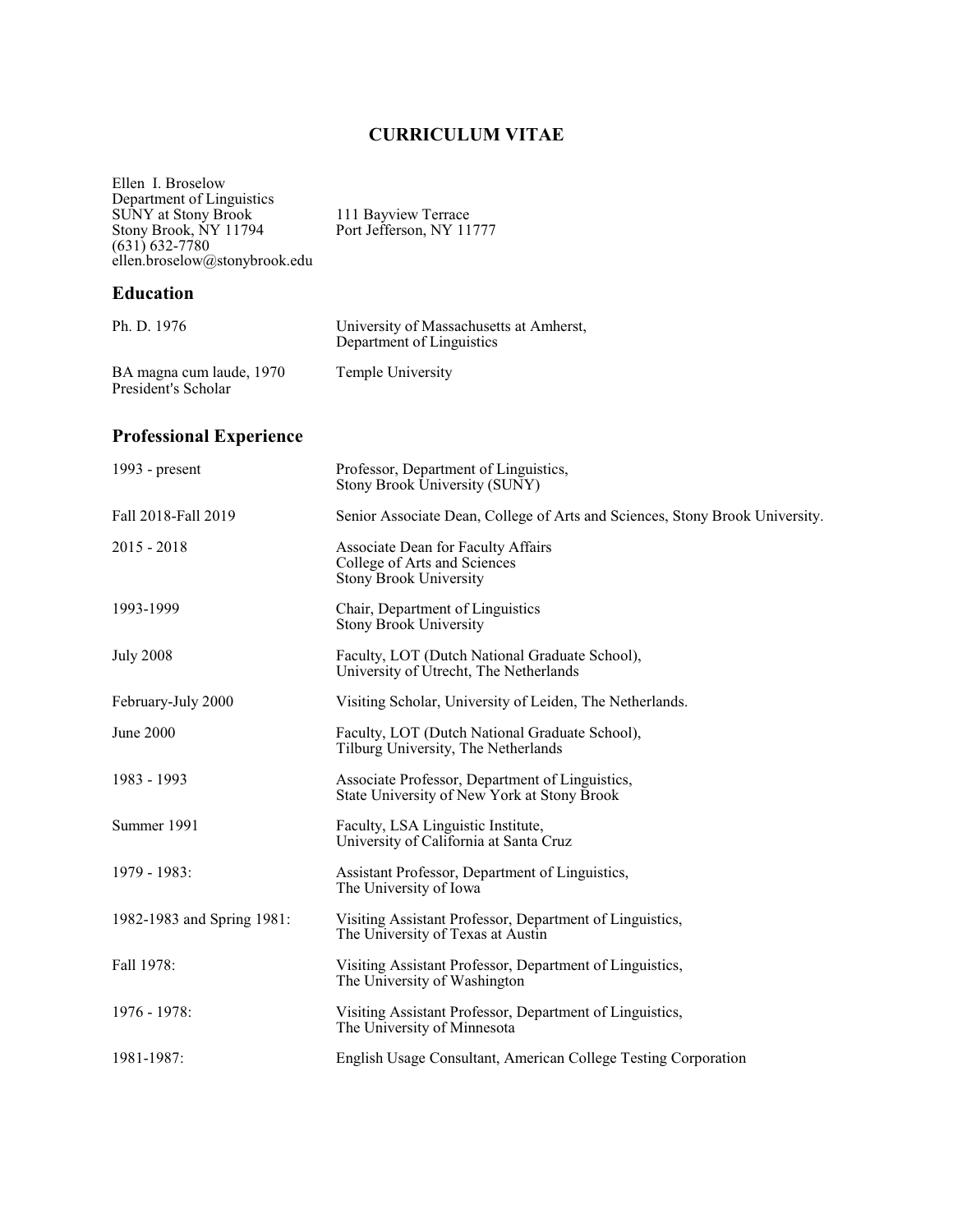# **Awards**

Godfrey Excellence in Teaching Award, 2021.

Fellow of the Linguistic Society of America, 2013.

Dean's Award for Excellence in Graduate Mentoring, 2012.

# **Grants and Fellowships**

Stony Brook OVPR Seed Grant, "Arabic morphology in theory, learning, and practice." \$50,000, 1/2022-12/2022. PI Jordan Kodner; co-PIs Ellen Broselow, Robert Hoberman, Owen Rambow.

Stony Brook VIP Grant, "Touching Sounds: expanding accessibility of visual representations of speech." Development of tactile spectrograms for visually impaired students. \$15,000, December 2020-January 2021. PIs: Ellen Broselow, Marie Huffman, Margaret Schedel.

NSF Grant IBSS-1519908 "Communication in the global university: a longitudinal study of language adaptation at multiple timescales in native and non-native speakers." \$999,817, 2015-2020. PI Jiwon Hwang; co-PIs Ellen Broselow, Agnes He, Marie Huffman, Arthur Samuel.

NSF Grant BCS-07460227 "The relationship between perception and production in foreign language sequences."  $$415,000 + $6000$  REU supplement, 2008-2012. PI Ellen Broselow; co-PIs Marie Huffman and Nancy Squires.

- Turkana Basin Institute, Stony Brook University, Turkana fieldwork grant \$3000, 2010. co-PIs: Ellen Broselow and Daniel Finer.
- NSF Doctoral Dissertation Improvement Grant BCS-0418670 "Gestural organization of vowel sequences and intervocalic glottal stop."\$11,787, 2004-2005. co-PIs, Ellen Broselow and Marianne Borroff.

NWO (Netherlands Foundation for Research), Visiting Scholar Grant, February-July 2000, dfl 30,000.

NSF Grant SBR-9729108 "Syntactic and phonological interactions in the Makassar languages." \$123,000. 1998-2000.PI Daniel Finer; co-PI Ellen Broselow.

NSF Career Advancement Award SBR-9310058 "The Phonology and Phonetics of Trimoraic Syllables." \$52,000 + \$4000 Research Experience for Undergraduates supplement, 1993-1995. PI: Ellen Broselow.

NEH Fellowship for Senior Scholars, 1989-90 "Sound Structure of the Arabic Dialects," \$27,500.

NSF Grant BNS 86-17876 "The Influence of Principles of Universal Grammar on Second Language Acquisition." \$89,000 + \$4000 Research Experience for Undergraduates supplement, 1987-1989. PI: Daniel Finer; co-PI Ellen Broselow.

Consultant, NSF Grant "Domains of Sentence Phonology," (Elisabeth Selkirk and John J. McCarthy, PIs), 1987.

Faculty Research Fellowship, The University of Iowa, summer 1981.

Faculty Research Fellowship, The University of Iowa, summer 1980.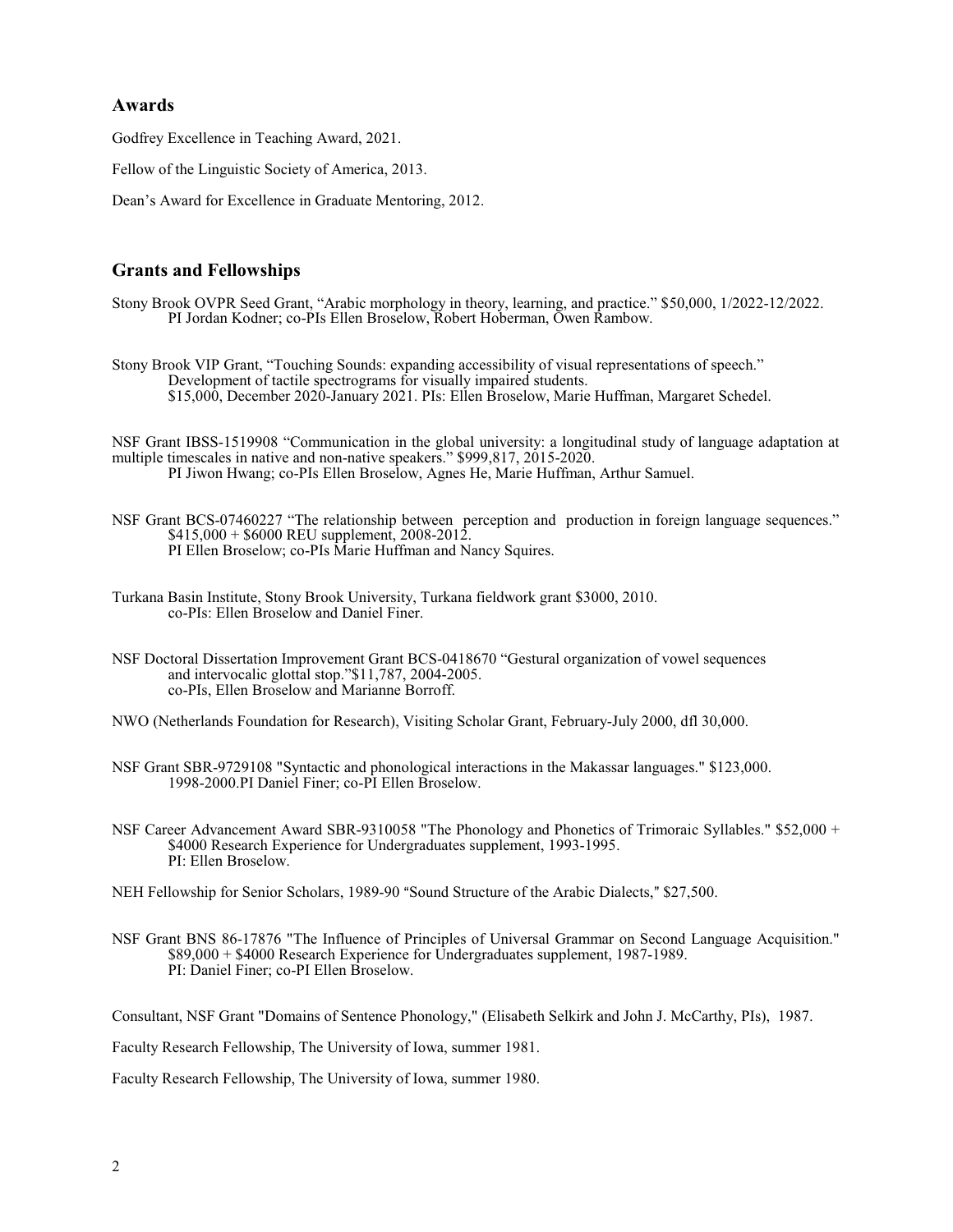### **Professional Activities**

Member, Executive Committee, Linguistic Society of America, 2013-2016.

Membership in other LSA committees: Leonard Bloomfield Book Award Committee; Committee on the Status of Women in Linguistics; Program Committee; Awards Committee; Honorary Members Committee, Data Issues Workgroup

Editor, *Natural Language and Linguistic Theory*, 1989-2002.

Editorial Board Membership:

*Bilingualism: Language and Cognition*, 2013-present *Natural Language and Linguistic Theory*, 1987-1989 and 2012-present *Phonology*, 2010-present *Linguistic Inquiry,* 2007-present *Language and Linguistics Compass,* 2006-present *Second Language Research*, 2000-present *Linguistic Analysis*, 1980-present

Advisory Board, *Phonological Analysis* (section of *Language*)

Advisory Board, AThEME (Advancing the European Multilingual Experience) 2014-2019 (co-directors: Norbert Corver, Utrecht and Lisa Cheng, Leiden)

#### Panel Member

NSF Minority Fellowships, 2008 Fulbright English Teaching Assistants in Africa, 2013, 2014

#### Referee

Journals and publishers:

*Al-Arabiyya*; *Applied Linguistics*; *Bilingualism: Language and Cognition*; Blackwell Publishers*;* Brill Publishers, *Canadian Journal of Linguistics; Catalan Journal of Linguistics, HILP (Holland Institute for Generative Linguistics/Phonology Proceedings)*; *International Journal of American Linguistics; International Journal of Bilingualism*; John Benjamins Publishers*; Journal of Memory and Language; Journal of Linguistics*; *Journal of Phonetics*, Kluwer Press; *Laboratory Phonology, Language*; *Language Acquisition; Language and Speech; Language Learning*; *Language Learning and Technology*; Lawrence Erlbaum Publishers*; Lingua; Linguistic Inquiry*; *The Linguistic Review*; *Linguistic Typology*; *Linguistics; Morphology; Natural Language and Linguistic Theory*; *Open Linguistics*; *Papers in Laboratory Phonology*; *Phonetica,; Phonology*; *Poznan Studies in Contemporary Linguistics*; *Second Language Research; SKY (Journal of the Linguistics Society of Finland); Southwest Journal of Linguistics; Studies in Second Language Acquisition*; SUNY Press; *University of Massachusetts Occasional Papers in Linguistics*; *World Englishes*.

#### Funding agencies:

The National Science Foundation; The Guggenheim Memorial Foundation; The National Endowment for the Humanities; The Netherlands Organisation for Scientific Research (NWO); The Social Sciences and Humanities Research Council of Canada; L'Agence Nationale de la Recherche, France (ANR); CUNY faculty grants program.

#### Conferences:

Annual Meeting on Phonology (AMP); Arabic Linguistics Symposium; Austronesian Formal Linguistics Association (AFLA); Bilbao-Deusto Student Conference in Linguistics (BIDE); Boston University Conference on Language Development (BUCLD); Chicago Linguistics Society (CLS); ConSOLE; Eastern States Conference on Linguistics (ESCOL); Formal Association of Slavic Linguistics (FASL); Formal Linguistics Society of Mid-America (FLSM); Generative Approaches to Language Acquisition (GALA); Generative Approaches to Second Language Acquisition (GASLA); Generative Linguistics in the Old World (GLOW); GLOW Asia; Holland Institute of Linguistics Phonology Conference (HILP); International Symposium on Bilingualism; Long Island Sound Meeting (LISM); Northeastern Linguistics Society (NELS); Phonology 2013; Phonology 2014; Second Language Acquisition of Prosody (SLAP); Second Language Research Forum (SLRF); Utrecht Phonology Workshop; West Coast Conference on Formal Linguistics (WCCFL); Western Conference on Linguistics (WECOL); Workshop on Altaic Formal Linguistics (WAFL).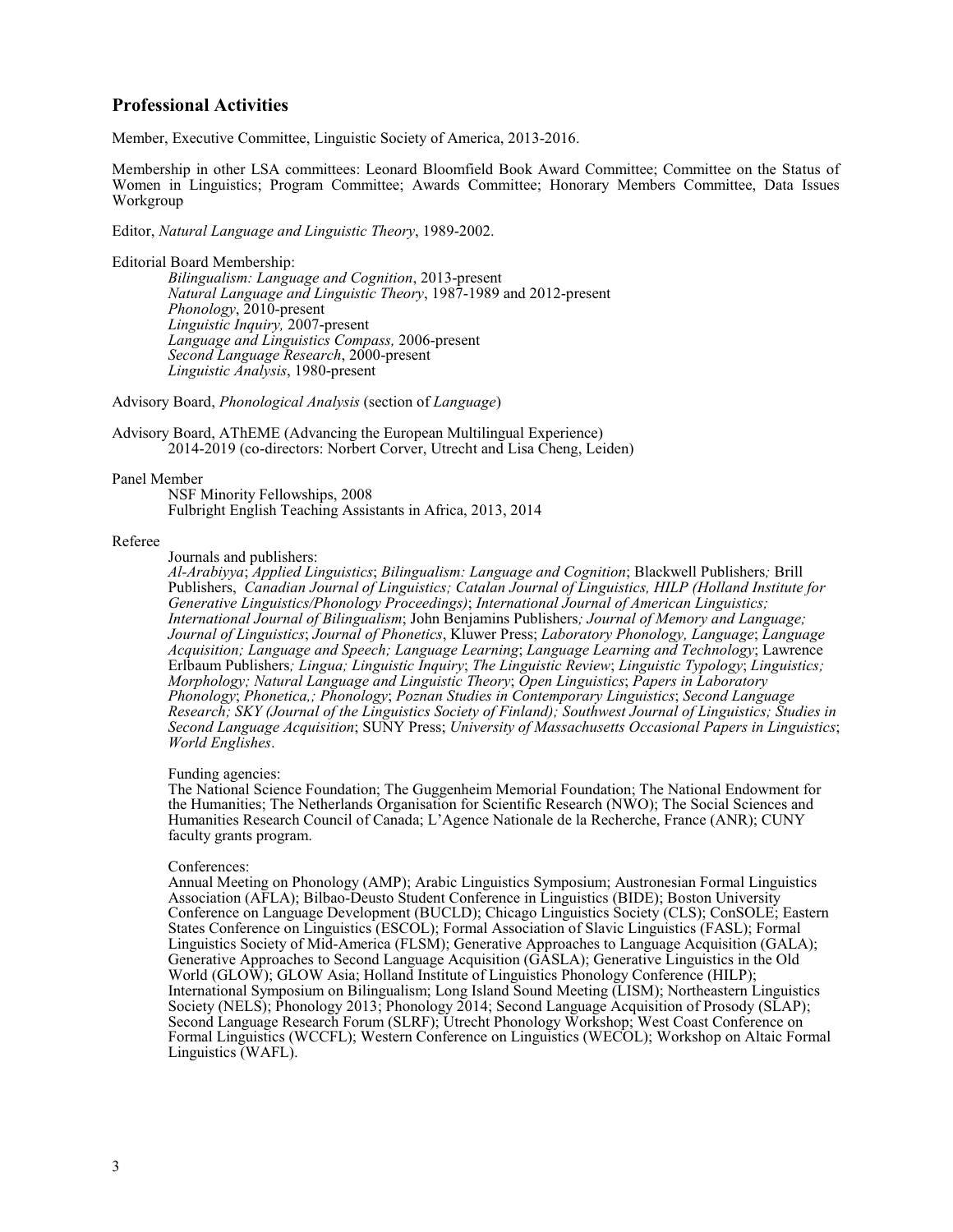External evaluator for promotion and/or tenure: Academia Sinica, Taiwan American University of Beirut Arizona State University Boston University Chinese University of Hong Kong Cornell University City University of New York (CUNY) George Mason University Harvard University Hong Kong Baptist University Indiana University Johns Hopkins University Leiden University, The Netherlands Leipzig University, Germany Massachusetts Institute of Technology National Tsing Hua University, Taiwan National University of Singapore New York University Ohio State University Qatar University Rutgers University Simon Fraser University SUNY Oswego Tulane University Umm Al-Qura University, Saudi Arabia University of Arizona University of Calgary University of California at Davis University of California at Los Angeles University of California at San Diego University of California at Santa Cruz University of Iowa University of Maryland University of Massachusetts at Amherst University of North Carolina University of Southern California University of Toronto University of Utah University of Victoria University of Wisconsin at Madison Utrecht University, The Netherlands Yale University

External program evaluator:

Queens College, CUNY University of Toronto SUNY Oswego Utrecht Institute of Linguistics (OTS) University of Massachusetts at Amherst Central Connecticut State University

Conference organizing

Co-organizer, Annual Meeting on Phonology, 2019. Co-organizer, 30<sup>th</sup> Annual Symposium on Arabic Linguistics, 2016.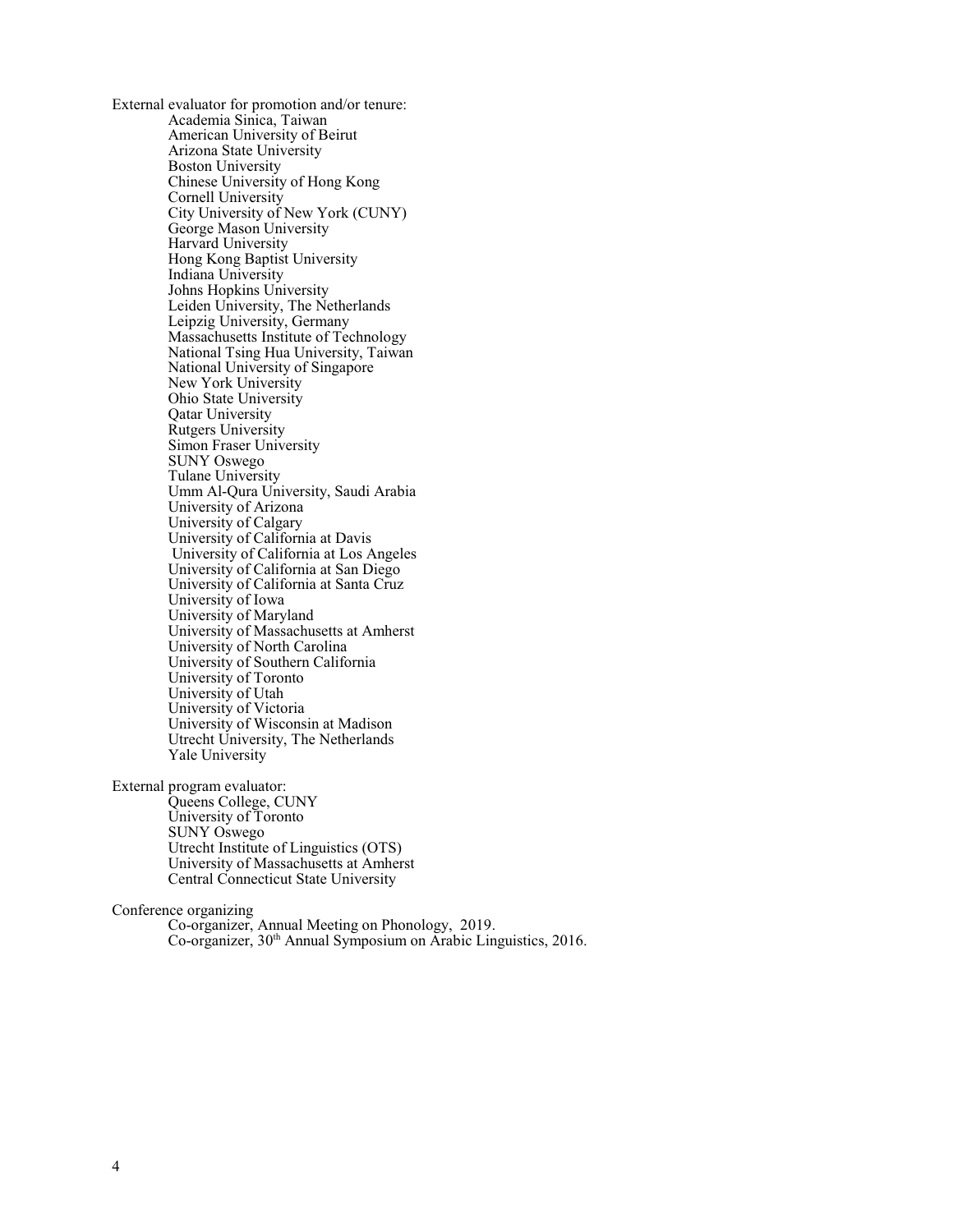# **Publications**

#### **Books:**

- Broselow, E. and H. Ouali (eds.). 2011. *Perspectives on Arabic Linguistics XXII-XXIII*. Amsterdam: John Benjamins.
- Broselow, E., M. Eid, and J. McCarthy (eds.). 1992. *Perspectives on Arabic Linguistics IV*. Amsterdam: John Benjamins.

#### **Peer-reviewed articles, book chapters, and conference proceedings:**

- Hwang, J., C. Takahashi, H. Baek, A. Yeung, and E. Broselow. To appear. Do L1 tone language speakers enjoy a perceptual advantage in processing English contrastive prosody? *Blingualism: Language and Cognition.*
- Broselow, E. To appear. Generative approaches to bilingual phonetics and phonology. In M Amengual (ed.) *The Cambridge Handbook of Bilingual Phonetics and Phonology.* Cambridge University Press.
- Yeung, A., H. Baek, C. Takahashi,, S. Buttner, J. Hwang, and E. Broselow. 2020. Too little, too late: a longitudinal study of English corrective focus by Mandarin speakers. *Proceedings of the Linguistic Society of America (Vol. 5).*
- Yeung, A., H. Baek, C. Takahashi, J. Duncan, S. Benedett, J. Hwang, E. Broselow. 2019. Pitch, intensity, and vocal fry in non-native and native English focus intonation. *POMA* 36, 060004, https://doi.org/10.1121/2.0001047.
- Broselow, E. 2018. Laryngeal contrasts in second language phonology. In L. Hyman and F. Plank (eds.) *Phonological Typology,* 312-340. Berlin/Boston: Walter de Gruyter.
- Broselow, E. 2018. Syllable structure in the Arabic dialects. In E. Benmamoun and R. Bassiouney (eds.), *The Routledge Handbook of Arabic Linguistics,* 32-47. London and New York: Routledge.
- Takahashi, C., Kao, S., Baek, H., Yeung, A. H.L., Hwang, J., and E. Broselow. 2018. Native and non-native speaker processing and production of contrastive focus prosody. *Proceedings of the Linguistic Society of America (Vol. 3).*
- Kao, S., Hwang, J., Baek, H., Takahashi, C. and Broselow, E. 2016. International teaching assistants' production of English focus marking. *POMA* 26, https://doi.org/10.1121/2.0000356.
- Broselow, E. 2015. The typology of position-quality interactions in loanword vowel insertion. In Y. Hsiao and W. Lee (eds.), *Capturing Phonological Shades Within and Across Languages*, 292-319. Newcastle upon Tyne: Cambridge Scholars Publishing.
- Broselow, E. and Y. Kang. 2013. Second language phonology and speech. In J. Herschensohn and M. Young-Scholten (eds.) *The Cambridge Handbook of Second Language Acquisition*, 529-554. Cambridge: Cambridge University Press.
- Broselow, E., M. Huffman, J. Hwang, S. Kao, and Y. Lu. 2012. Emergent rankings in foreign word adaptation. In N. Arnett and R. Bennett (eds.) *Proceedings of WCCFL 30*, 98-108. Somerville, MA: Cascadilla Press.
- Basri, H., E. Broselow, and D. Finer. 2012. The end of the word in Makassar languages. In T. Borowsky, S. Kawahara, T. Shinya and M. Sugahara (eds.) *Prosody Matters: Essays in honor of Lisa Selkirk*, 111-147. London: Equinox Publishing Ltd.
- Broselow, E. 2009. Stress adaptation in loanword phonology: perception and learnability. In P. Boersma and S. Hamann (eds.) *Phonology in Perception*, 191-234. Berlin and New York: Mouton de Gruyter.
- Broselow, E. 2008. Stress-epenthesis interactions. In B. Vaux and A. Nevins (eds.) *Rules, Constraints, and Phonological Phenomena,* 121-148*.* Oxford: Oxford University Press.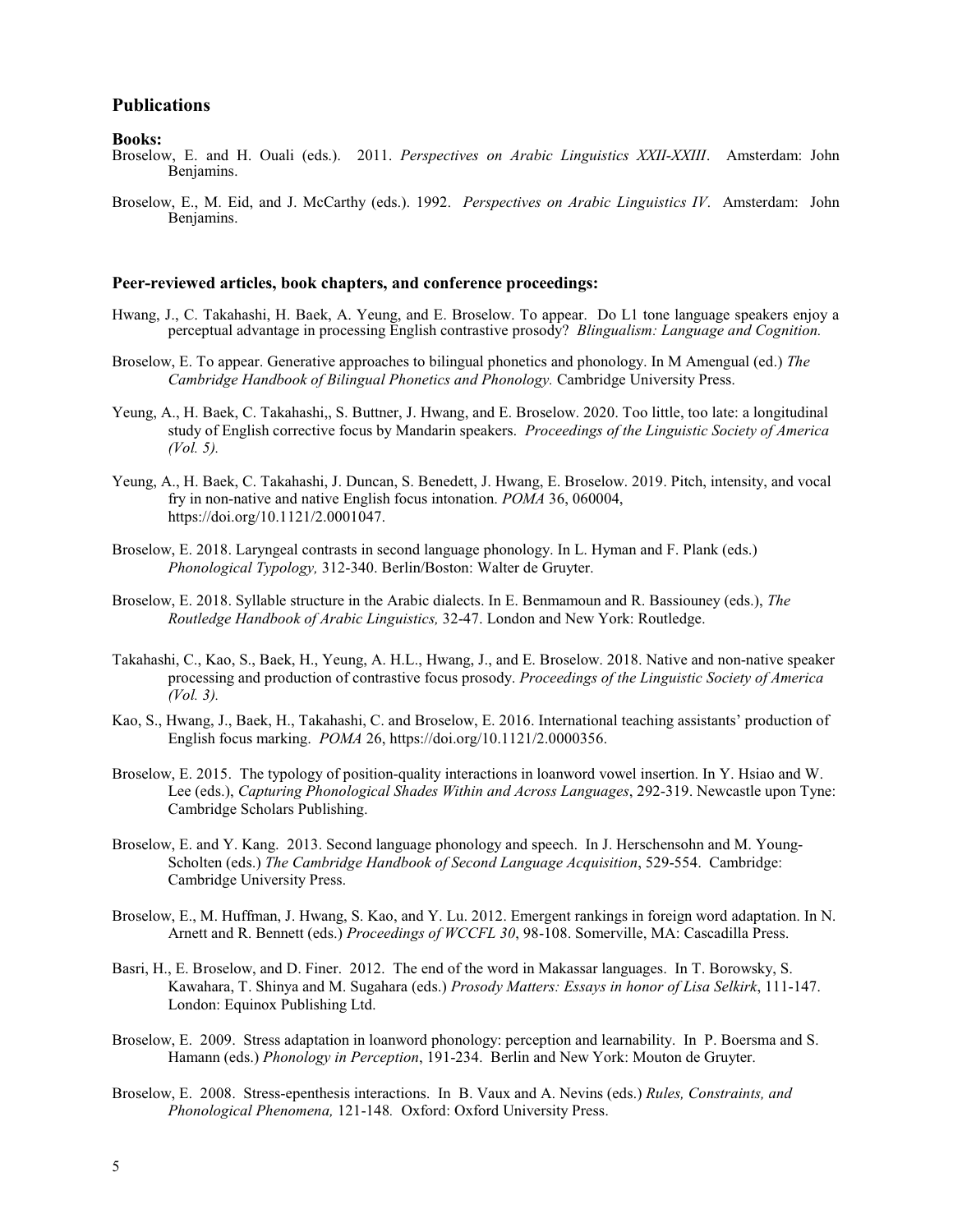- Broselow, E. 2007. Arabic phonology. In K.Versteegh (ed.) *Encyclopedia of Arabic Language and Linguistics, Volume 3,* 607-615. Leiden: Brill.
- Broselow, E. 2006. Loanword phonology. *Encyclopedia of Language and Linguistics 7*, 286-290. Oxford: Elsevier.
- Broselow, E. 2004. Language contact phonology: Richness of the stimulus, poverty of the base. In K. Moulton and M. Wolf (eds.) *Proceedings of NELS 34*, 1-21. Amherst, MA: GLSA.
- Broselow, E. and Z. Xu. 2004. Differential difficulty in the acquisition of second language phonology. *International Journal of English Studies 4,2 (Special Issue: Advances in Optimality Theory):* 135-163.
- Broselow, E. 2004. Unmarked structures and emergent rankings in second language phonology. *International Journal of Bilingualism* 8, 51-65.
- Broselow, E. 2003. Marginal phonology: phonotactics on the edge. *The Linguistic Review 20,* 159-193.
- Broselow, E. 2001. "Uh-oh: glottal stops and syllable organization in Sulawesi," in E. Hume, N. Smith, and J. van de Weijer (eds.) *Surface Syllable Structure and Segment Sequencing*, 77-90. Leiden: Holland Institute of Generative Linguistics.
- Broselow, E. 2000. "Transfixation," in G. Booij, C. Lehmann, and J. Mugdan (eds.) *Morphology:A Handbook on Inflection and Word Formation*, 552-557. Berlin: Walter de Gruyter.
- Basri, H., E. Broselow, and D. Finer. 2000. "Clitics and crisp edges in Makassarese," in C. Kitto and C. Smallwood (eds.) *Proceedings of the Sixth International Meeting of the Austronesian Formal Linguistics Association,*  25-36. Department of Linguistics, University of Toronto.
- Broselow, E. 1999. Stress, epenthesis, and segment transformation in Selayarese loans. In S. Chang, L. Liaw, and J. Ruppenhofer (eds.) *Proceedings of the 25 th Annual Conference of the Berkeley Linguistics Society*, 211-225. Berkeley, CA: Berkeley Linguistics Society.
- Broselow, E., S. Chen, and C. Wang. 1998. The emergence of the unmarked in second language phonology. *Studies in Second Language Acquisition* 20, 261-280.
- Broselow, E., S. Chen, and M. Huffman. 1997. Syllable weight: convergence of phonology and phonetics. *Phonology* 14, 47-82.
- Broselow, E., M. Huffman, R. Hsieh, and S. Chen. 1995. The timing of CVVC syllables. In M. Eid (ed.) *Perspectives on Arabic Linguistics VIII*. Amsterdam and Philadelphia: John Benjamins, 119-138.
- Broselow, E. 1995. The skeletal tier and moras. In J. Goldsmith (ed.) *A Handbook of Phonological Theory*, 175- 205. Oxford: Blackwell Publishers.
- Broselow, E. and H. Park. 1995. Mora conservation in second language acquisition. In J. Archibald (ed.) *Phonological Acquisition and Phonological Theory*, 151-168. Hillsdale, NJ: Lawrence Erlbaum Associates.
- Broselow, E. 1994. Generative phonology: abstractness controversy. In R.E. Asher (ed.) *Encyclopedia of Language and Linguistics*, 1396-1398. Oxford and New York: Pergamon Press.
- Broselow, E. 1992. Parametric variation in dialect phonology. In E. Broselow, M. Eid, and J. McCarthy (eds.) *Perspectives on Arabic Linguistics IV*, 7-47. Amsterdam: John Benjamins.
- Broselow, E. 1992. Loan phonology. In W. Bright (ed.) *International Encyclopedia of Linguistics Vol. I*, 200-201. New York: Oxford University Press.
- Broselow, E. 1992. Language transfer and universals in second language epenthesis. In S. Gass & L. Selinker (eds.) *Language Transfer and Language Learning*, 71-86. Amsterdam: John Benjamins.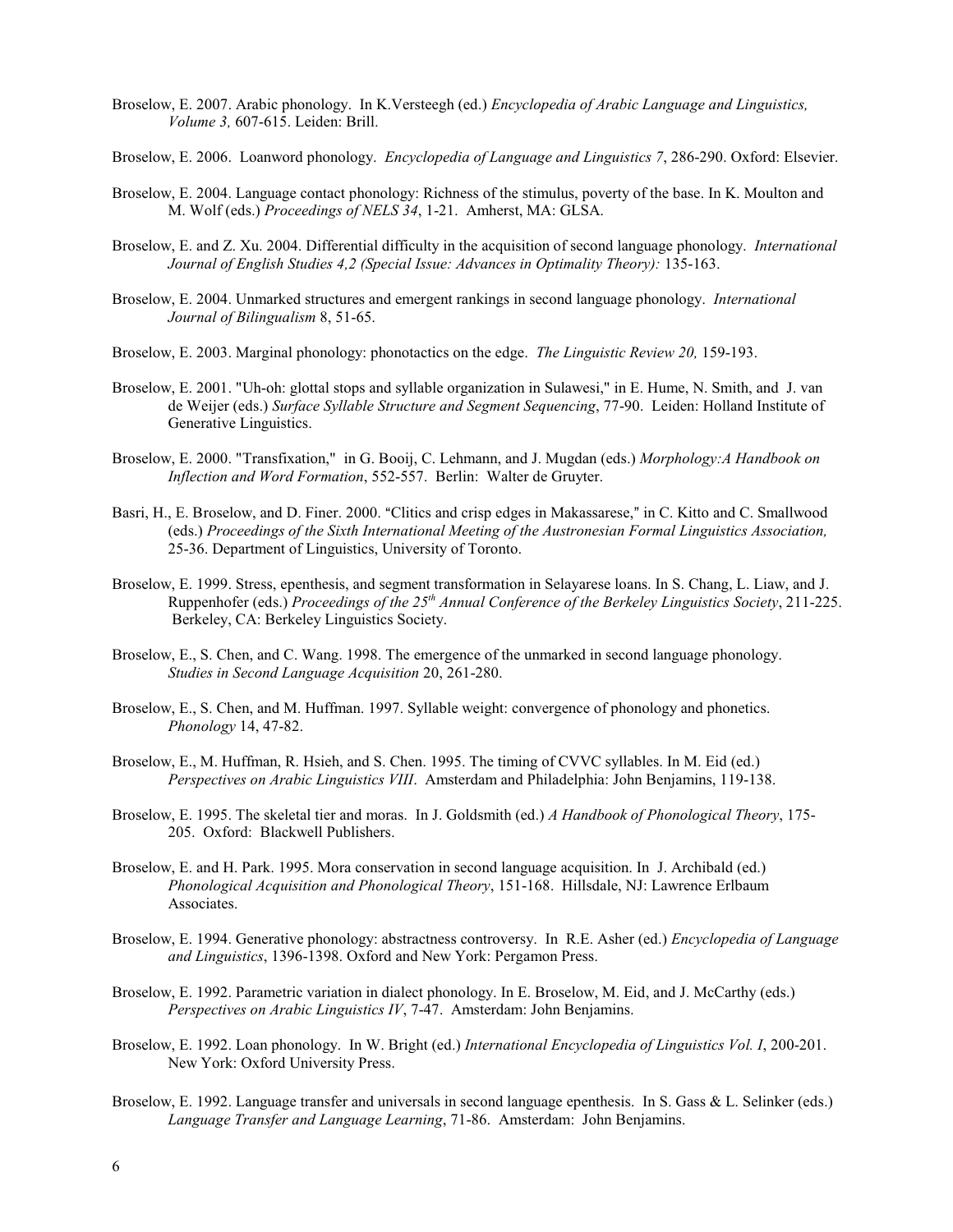- Broselow, E. and A. Niyondagara. 1991. Morphological structure in Kirundi palatalization. *Afrikanistische Arbeitspapiere* 25, 131-155.
- Broselow, E. and D. Finer. 1991. Parameter setting in second language phonology and syntax. *Second Language Research* 7, 35-59.
- Broselow, E. and A. Niyondagara. 1990. Feature geometry and Kirundi palatalization. *Studies in the Linguistic Sciences* 20, 71-88.
- Broselow, E. 1988. Prosodic phonology and the acquisition of a second language. In S. Flynn and W. O'Neil (eds.) *Linguistic Theory in Second Language Acquisition*, 295-308. Dordrecht: Kluwer Press.
- Broselow, E. 1988. Second language acquisition. In F. Newmeyer (ed.) *Linguistics: The Cambridge Survey, Volume III*, 194-209. Cambridge: Cambridge University Press.
- Aronoff, M., A. Arsyad, H. Basri, and E. Broselow. 1987. Tier configuration in Makassarese reduplication. In A. Bosch, B. Need, and E. Schiller (eds.) *CLS 23: Parasession on Autosegmental and Metrical Phonology*, 1- 15. Chicago: Chicago Linguistics Society.
- Broselow, E. 1987. Linguistics and language teaching. In R. Friedin, J. Kegl, and K. Miller (eds.) *Proceedings of the Conference on Linguistics in the Undergraduate Curriculum: CSL #17*, Princeton University Cognitive Sciences Laboratory.
- Broselow, E., R. Hurtig, and C. Ringen. 1987. The perception of second language prosody. In G. Ioup and S. Weinberger (eds.) *Interlanguage Phonology*, 350-362. Cambridge, MA: Newbury House, 1987.
- Finer, D. and E. Broselow. 1986. Second language acquisition of reflexive binding. In Berman et al.(eds.) *Proceedings of the 16th Annual Conference of the Northeastern Linguistics Society*: 154-168. Amherst: GLSA.
- Broselow, E. 1986. Prosodic cues and the perception of word boundary position in foreign language phrases. In M. Brame, H. Contreras, and F. Newmeyer (eds.) *A Festschrift for Sol Saporta*, 43-54. Seattle: Noit Amrofer Press.
- Broselow, E. 1984. Default consonants in Amharic morphology. In P. Speas and R. Sproat (eds.) *MIT Working Papers in Linguistics*, 15-32.
- Broselow, E. and J. McCarthy. 1984. A theory of internal reduplication. *The Linguistic Review* 3, 25-88.
- Broselow, E. 1984. An investigation of transfer in second language phonology. *International Review of Applied Linguistics* 22, 253-269. Reprinted in G. Ioup and S. Weinberger. 1987. *Interlanguage Phonology*, 261- 278. Cambridge, MA: Newbury House. Also reprinted in D. Nehls. 1987. *Interlanguage Studies*, 77-94. Heidelberg: Julius Groos.
- Broselow, E. 1983. Subjacency in morphology: Salish double reduplications. *Natural Language and Linguistic Theory* 1, 317-346.
- Broselow, E. 1983. Nonobvious transfer: on predicting epenthesis errors. In L. Selinker and S. Gass (eds.) *Language Transfer in Language Learning,* 269-280. Rowley, MA: Newbury House. Reprinted in G. Ioup and S. Weinberger. 1987. *Interlanguage Phonology*, 292-304. Cambridge, MA: Newbury House.

Broselow, E. 1982. Interactions of reduplication processes. *Texas Linguistic Forum* 21, 21-37.

Broselow, E. 1982. A lexical treatment of object clitics in Cairene Arabic. In I. Dihoff (ed.) *Current Trends in African Linguistics,* 279-287. Foris Press.

Broselow, E. 1982. On predicting the interaction of stress and epenthesis. *Glossa* 16, 115-132.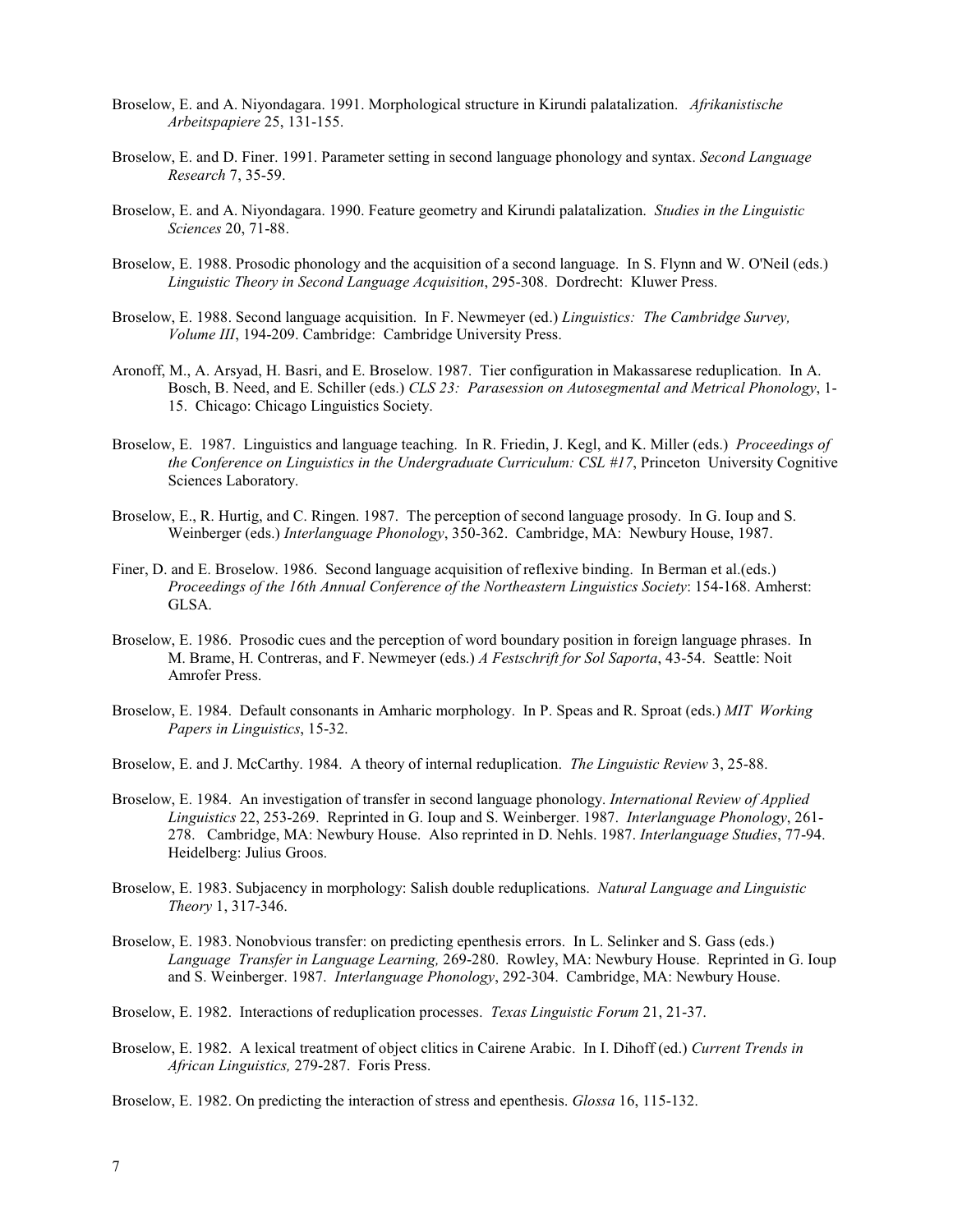Broselow, E. 1980. Syllable structure in two Arabic dialects. *Studies in the Linguistic Sciences* 10, 13-24.

- Broselow, E. 1979. Cairene Arabic syllable structure. *Linguistic Analysis* 5, 345-382.
- Broselow, E. 1978. Word juncture and syllable structure. *NELS VIII: Papers from the Eighth Annual Meeting of the Northeastern Linguistics Society,* 41-49.
- Broselow, E. 1978. The three-consonantal root in Egyptian Arabic. *Analyses, Theorie* 1, 129-152.
- Broselow, E. 1978. West Greenlandic Eskimo: non-evidence for local ordering. *Minnesota Papers in Linguistics and the Philosophy of Language* 5, 1-6.
- Broselow, E. 1977. On two analyses of English adjectival constructions. *Minnesota Papers in Linguistics and the Philosophy of Language* 4, 1-18.
- Broselow, E. 1977. Language change and theories of the lexicon. In W. Beach, S. Fox, and S. Philosoph (eds.) *Papers from the Thirteenth Annual Meeting of the Chicago Linguistics Society*, 58-68.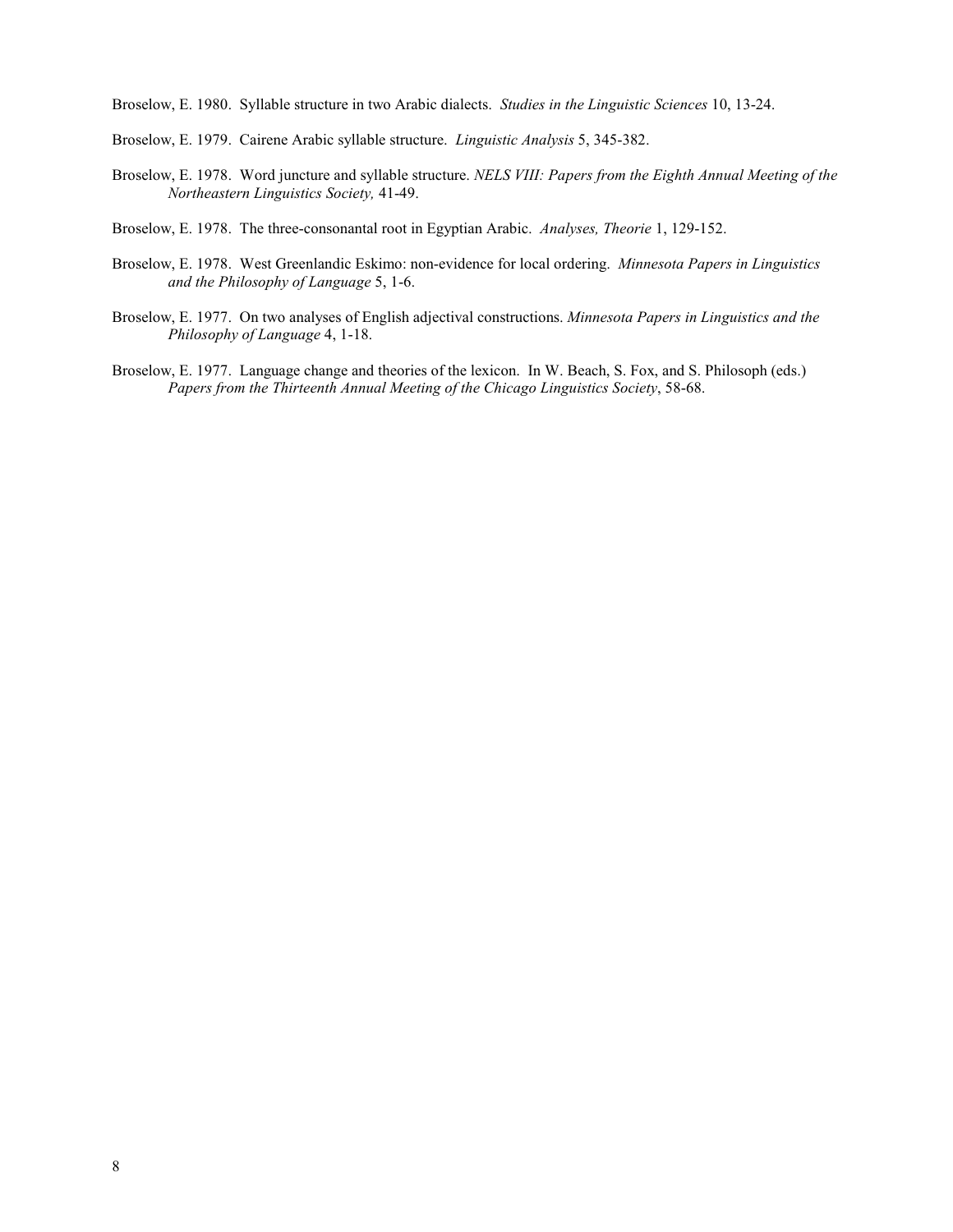### **Abstracts, Reviews, Interviews**

Interview, 2017. *Revista Linguítica* 13 (3), https://revistas.ufrj.br/index.php/rl/article/view/16825/10725

Broselow, E., M. Huffman, J. Hwang, Y. Lu, J. Park, and J. Fareri. 2011. The effect of lexical stratum on the perception of contrast. LSA extended abstracts.

Hwang, J. and E. Broselow. 2011. The level of perception of illusory vowels. LSA extended abtracts.

- Broselow, E. (2009) Review of R. Kager, J. Pater, and W. Zonneveld, Constraints in Phonological Acquisition. *Language 85*, 214-220.
- Broselow, E. (2003) Review of J. Watson, *The Phonology and Morphology of Arabic*, in *Journal of Linguistics* 39, 709-711.
- Broselow, E. (1989) Review of E. Selkirk, *Phonology and Syntax*, in *Studies in Second Language Acquisition* 11, 91-93.

Broselow, E. (1987) Review of R. Lass, *Phonology*, in *Language* 63, 398-401.

- Broselow, E. (1987) Review of S. Eliasson, ed., *Theoretical Issues in Contrastive Phonology*, in *Canadian Journal of Linguistics* 32, 87-89.
- Broselow, E. (1986) Review of W. Rutherford, ed., *Language Universals and Second Language Acquisition*, in *World Englishes* 5, 89-92.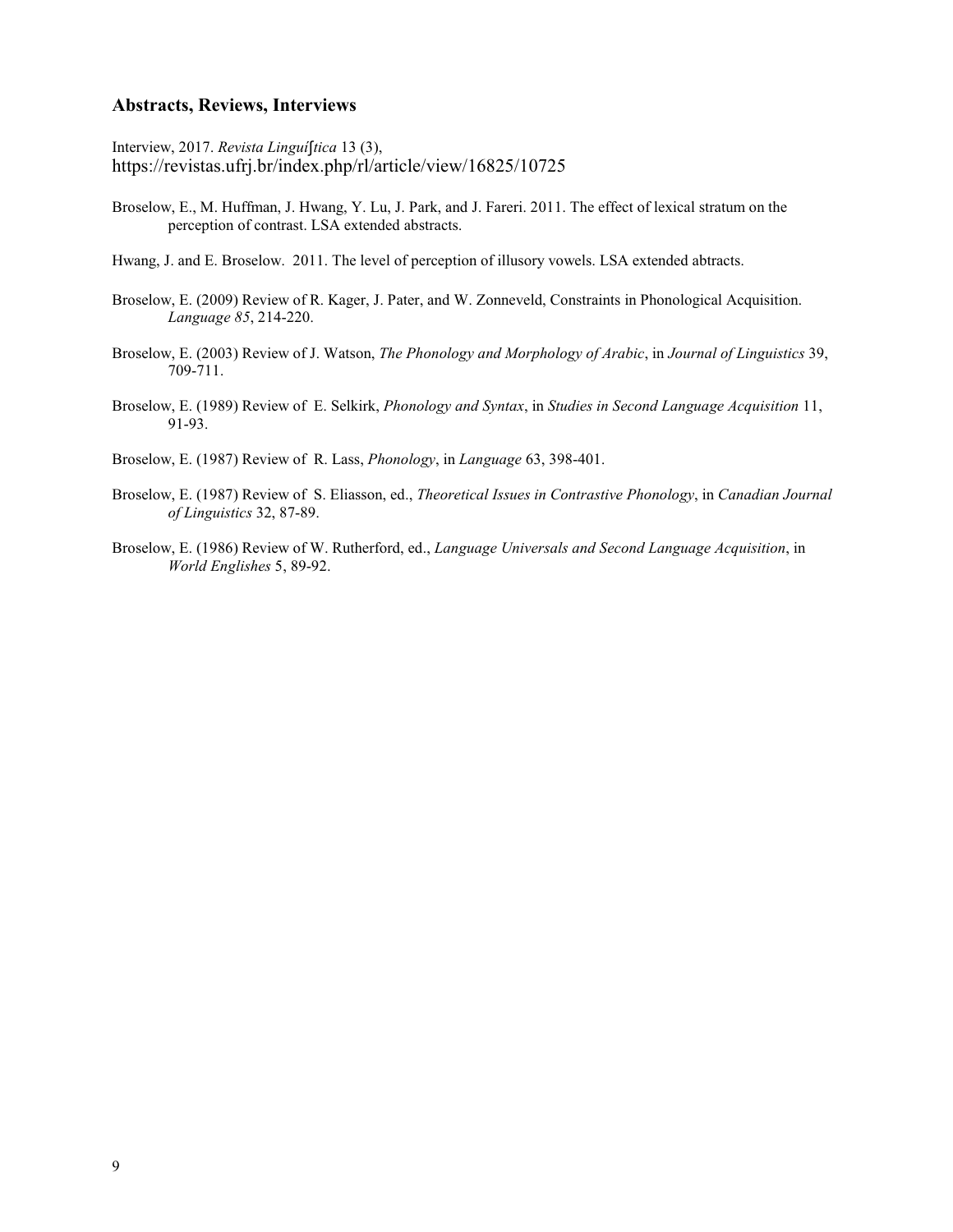# **Selected Invited Talks**

Manchester Phonology Meeting, May 2022.

Annual Symposium on Arabic Linguisttics, Georgetown University, March 2022.

Learning prosody in a typologically different language. Gothenburg University, Sweden, September 2019.

Native and non-native production and processing of contrastive focus. Leiden University, The Netherlands, January 2019.

Learning phonological systems. Ward Melville High School, Stony Brook NY. January 2019.

- The melody is as important as the lyrics: native and non-native intonation. Temple University, October 2018.
- Parsing a stratified grammar. Workshop on Loan Phonology, Utrecht University, May 2015.
- L2 phonology: separate but equal? Keynote speaker, CUNY Phonology Forum, January 2015.
- Misproduction or misperception? Plenary speaker, International Conference on Language and Linguistics. University of Jordan, Amman, April 2014.
- Typological effects in language contact phonology. Workshop on Phonological Typology, Oxford University. August 2013.
- Native language influence in L2 phonology. Roundtable on Differing Perspectives on Native Language Influence in L2 Acquisition. 19<sup>th</sup> International Congress of Linguists, Geneva, Switzerland. July 2013.
- The production-perception relationship in a language with multiple phonological grammars. Leiden University, The Netherlands, October 2012.
- The quality and position of inserted vowels. Academia Sinica, Taipei, Taiwan, May 2011.
- Perception grammars in Optimality Theory. Keynote speaker, Third Theoretical Phonology Conference (TPC3), Taipei, Taiwan, May 2011.
- Why are some foreign language structures more difficult than others? National Chengchi University, Taipei, Taiwan, May 2011.
- The production and perception of foreign language structures (with Jiwon Hwang). Adelphi University Colloquium, Communication Sciences and Speech Disorders, March 2011.

Transfer in foreign language production and perception. McGill University Linguistics Colloquium, October 2010.

- Perception and learnability in foreign language phonology. University of Calgary Linguistics Colloquium, April 2010.
- Cue weighting in foreign language perception. University of Iowa Linguistics Colloquium, April 2010.
- Asymmetries in foreign language perception and production. Workshop on Language Acquisition in Optimality Theory. Academy Colloquium, Royal Netherlands Academy of Arts and Sciences (KNAW). Amsterdam, July 2009.
- Mouth, ears, and brains in foreign language production. Alice V. and Dave H. Morris International Symposium on Language, Cognition, and Motor Control. Stony Brook University, May 2009.
- What linguistic theory can tell us about Arabic, and what Arabic can tell us about linguistic theory. Keynote speaker, 23<sup>rd</sup> Annual Symposium on Arabic linguistics, University of Wisconsin at Milwaukee, April 2009.
- Foreign language production and perception: implications for brain plasticity. Keynote speaker, Central Connecticut State University Annual Linguistics/TESOL meeting, April 2008.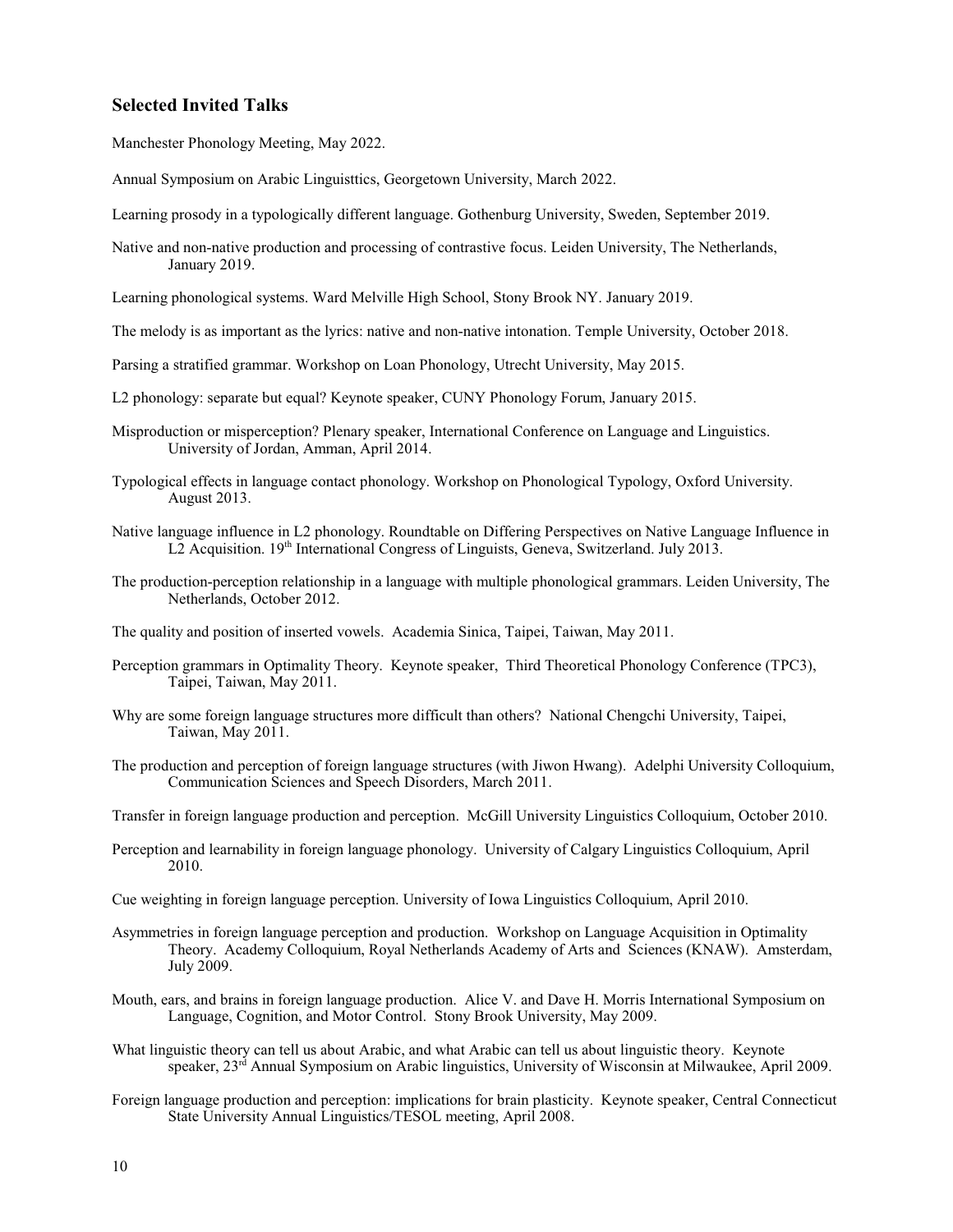Illusory vowels in language contact phonology. University of Manchester-University of Salford, UK; Newcastle University, UK; University College London, UK. March 2007.

In search of the source(s) of unlearnable rankings, University of Pennsylvania Linguistics Colloquium and Rutgers University Linguistics Colloquium, November 2006.

Language contact and learnability. New York University Linguistics Colloquium, February 2006.

- Quality control: inserted vowels in loanword adaptation, Utrecht University Linguistics Colloquium, November 2005.
- Differential difficulty of foreign language structures, Workshop on Models of L1 & L2 Phonetics/Phonology, Utrecht University and University of Amsterdam, November 2005.
- Fundamental principles of Optimality Theory, Workshop on Optimality-Theoretic Approaches to Second Language Acquisition, AILA 2005, Madison, Wisconsin, July 2005.

The end of the word in Makassar languages, PhLIS/Long Island Sound Meeting, Yale University, April 2005.

Perceiving problems in second language phonology, University of Delaware Linguistics Colloquium, October 2004.

- Reinterpretation of contrast across languages, University of Massachusetts at Amherst Linguistics Colloquium, May 2004.
- Nonlearnable patterns in language contact phonology, University of Connecticut Linguistics Colloquium, March 2004.
- Language contact phonology: Richness of the stimulus, poverty of the base, NELS 34, Stony Brook, November 2003.

Emergent Rankings in Language Contact Phonology, NYU Linguistics Colloquium, September 2003. Default Rankings in Perception and Production, GLOW Phonology Workshop, University of Utrecht, The Netherlands, April 2002.

Comments on Burzio paper, Conference on Italian Linguistics, SUNY Stony Brook, September 2001.

- Marginal phonology: phonotactics on the edge, 6<sup>th</sup> Annual SWOT (Southwestern Optimality Theory) Conference, USC, Los Angeles, April 2001.
- Perceptual and grammatical factors in phoneme substitution, Workshop on Phonological Similarity, Annual Meeting of the Linguistic Society of America, Washington DC, January 2001.
- Phonology on the edge: positional asymmetries,  $8<sup>th</sup>$  Biennial Workshop on Phonology, University of Utrecht, The Netherlands, June 2000.
- Uh-oh: Glottal stops and syllable organization in Sulawesi languages, Workshop on Surface Syllable Structure and Segment Sequencing, University of Leiden, The Netherlands, May, 2000.
- Phonology-syntax interactions in the Makassar languages,  $7<sup>th</sup>$  Annual Meeting of the Austronesian Formal Linguistics Association, Vrije Universiteit, Amsterdam, The Netherlands, May 2000 (with H. Basri, D. Finer, and E. Selkirk).

Markedness and alignment, 8<sup>th</sup> Manchester Phonology Meeting, University of Manchester, UK, May 2000.

Stress-epenthesis interactions, University of Leiden, The Netherlands, April, 2000.

Series of 4 guest lectures on Optimality Theory, Vrije Universeit, Amsterdam, The Netherlands, March 2000.

Loanwords and learnability, University of Maryland Linguistics Colloquium, December 1999.

What loanwords can tell us about grammar, Swarthmore College Linguistics Colloquium, November 1999.

Stress-epenthesis interactions, Phonology 2000 Symposium, Harvard/MIT, May 1999.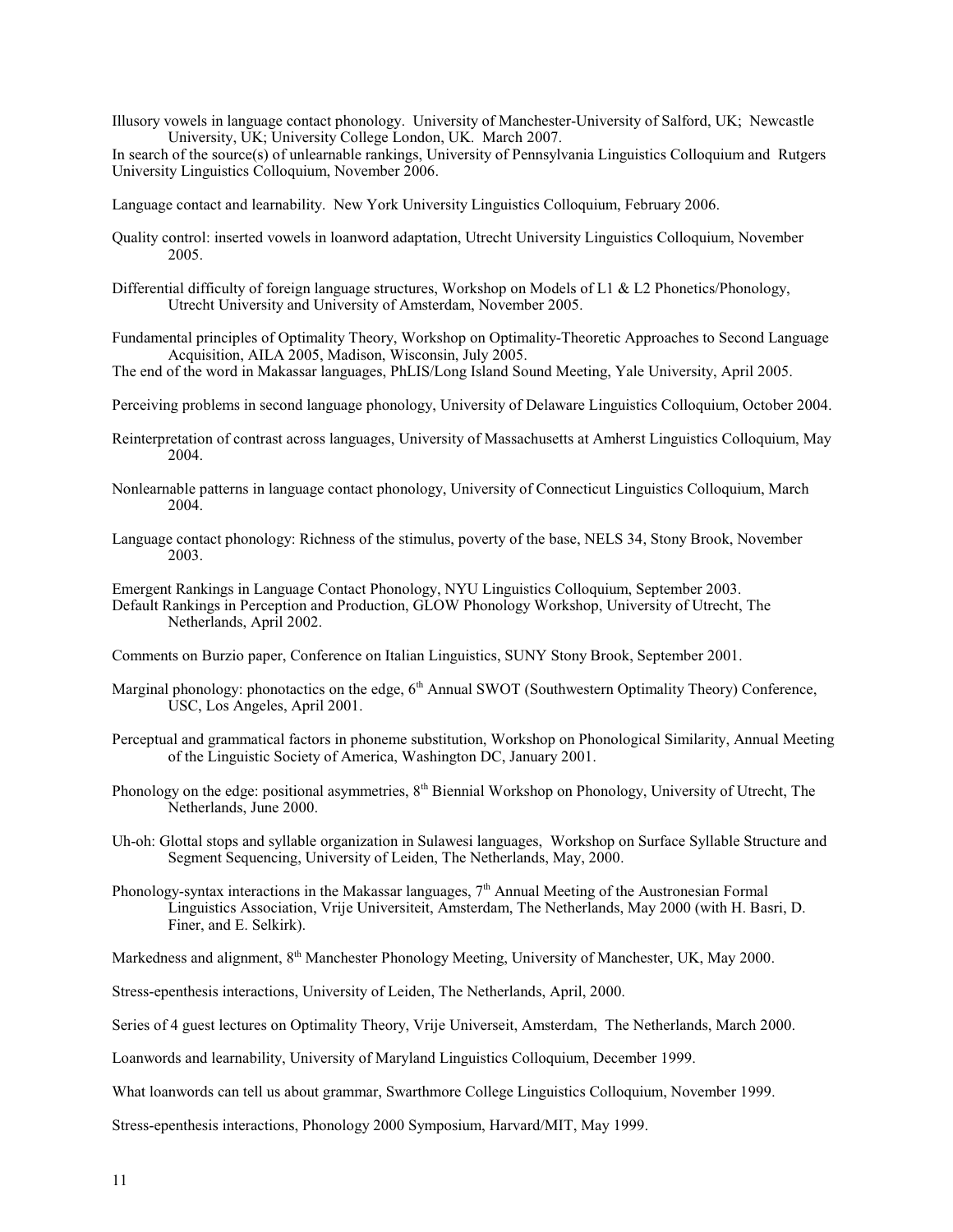- Stress, epenthesis, and segment transformation in Selayarese loanwords. BLS 25, Parasession on Loanwords, February 1999.
- WCCFL 17, Parasession on the Phonology-Syntax Interface, February 1998 (with H. Basri, D. Finer, and E. Selkirk).
- Conference on the Prosodic Word, Zentrum für Algemeinische Sprachswissenschaft, Berlin, October 1997 (with H. Basri, D. Finer, and L. Selkirk).

COSWIL seminar, LSA Institute, Cornell University, July 1997.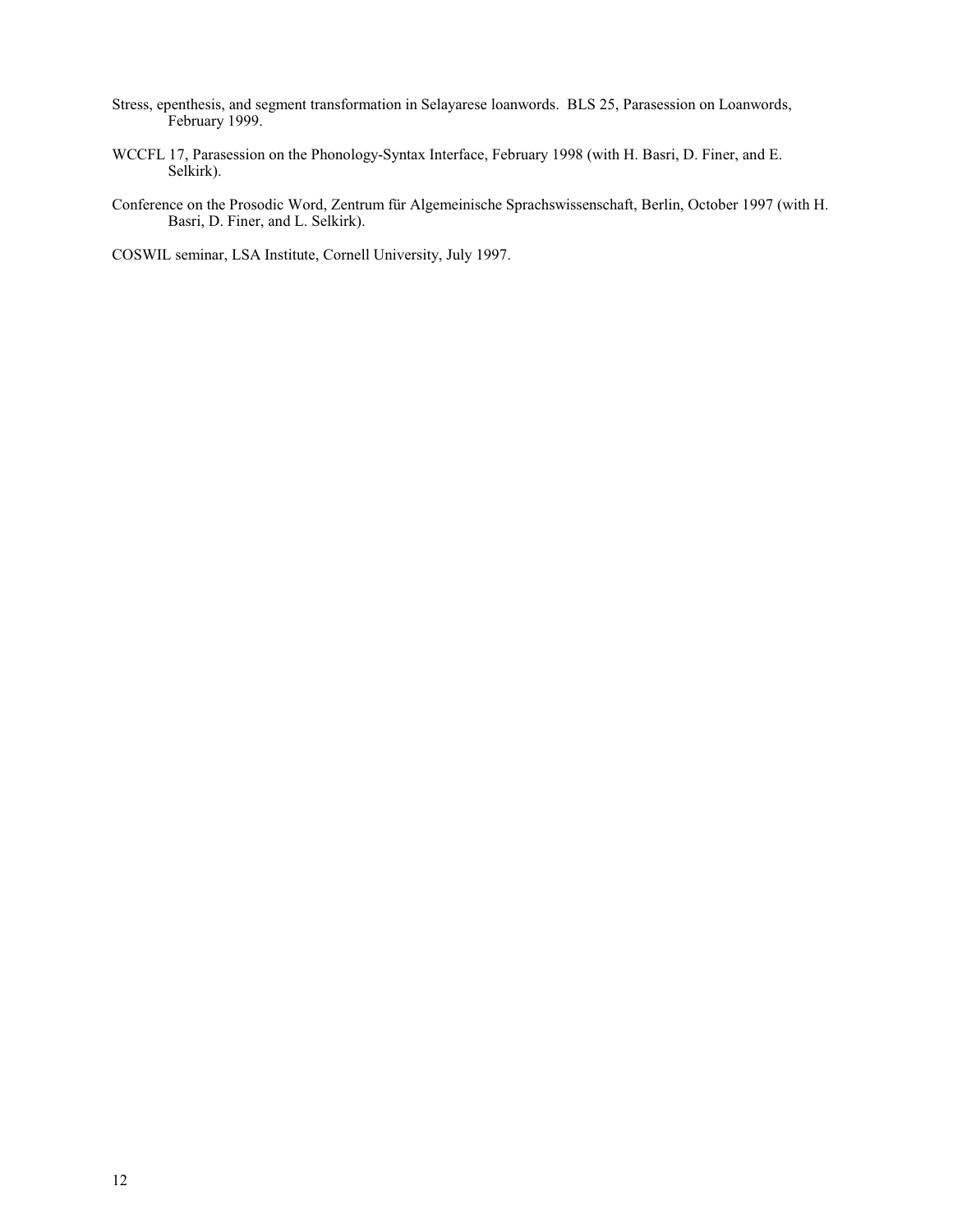### **Selected Conference Papers and Posters**

- Yeung, A., H. Baek, C. Takahashi,, S. Buttner, J. Hwang, and E. Broselow. 2020. Too little, too late: a longitudinal study of English corrective focus by Mandarin speakers. Annual Meeting of the Linguistic Society of America, New Orleans, LA.
- The use of focus prosody by L1 English speakers and Mandarin-English bilinguals (with A. Yeung, H. Baek, C. Takahashi, J. Hwang). Bilingualism Matters Research Symposium, September 2019, Edinburgh, UK.
- Pitch range, intensity, and vocal fry in non-native and native English focus intonation (with A.Yeung, H. Baek, C. Takahashi, J. Duncan, S. Benedett, J. Hwang). Meeting of the Acoustical Society of America, May 2019, Louisville, KY.
- Are non-native speakers better at producing contrastive focus? (with H. Baek, J. Hwang, C. Takahashi, A. Yeung, S. Benedett, and J. Duncan). Fourth Intonation Workshop, February 2019, University of Toronto.
- Processing prosody without segments: native vs. non-native speakers (with C. Takahashi, A. Yeung, H. Baek, J. Hwang). Annual Meeting of the Linguistic Society of America, January 2019, New York, NY.
- Native and non-native speaker processing and production of contrastive focus prosody (with C. Takahashi, S. Kao, H. Baek, A. Yeung, and J. Hwang). Annual Meeting of the Linguistic Society of America, January 2018, Salt Lake City.
- English focus prosody processing and production by Mandarin speakers (with C. Takahashi, S. Kao, H. Baek, A. Yeung, M. Huffman, and J. Hwang). Acoustical Society of America Meeting, December 2017, New Orleans.
- Processing and production of English focus prosody by native English vs. Mandarin speakers (with C. Takahashi, H. Baek, S. Kao, and A. Yeung). ProPro 2017, August 2017, Tuebingen.
- Pitch alignment and intensity cues in Mandarin speakers' production of English corrective focus (with S. Kao, C. Takahashi, H. Baek, and J. Hwang). 3rd Workshop on Second Language Prosody (SLaP), November 2016, University of Graz, Austria.
- International teaching assistants' production of focus intonation (with S. Kao, J. Hwang, H, Baek, C. Takahashi). 171<sup>st</sup> Meeting of the Acoustical Society of America, May 2016, Salt Lake City.
- Longitudinal Study of International Teaching Assistants' Focus Prosody (with Kao, S., Hwang, J., Baek, H., & Takahashi, C.). 35th Second Language Research Forum, May 2016, Columbia University.
- Emergent rankings in foreign word adaptation (with M. Huffman, J. Hwang, Y. Lu, and S. Kao). WCCFL 30, April 2012, Santa Cruz, CA.
- The effect of lexical stratum on the perception of contrast (with J. Fareri, M. Huffman, J. Hwang, Y. Lu, and J. Park). Annual Meeting of the Linguistic Society of America, January 2011, Pittsburgh, PA.
- Cross-linguistic interpretation of duration (poster, with J. Hwang & N. Squires). Workshop on Cross-Language Speech Perception, ASA Meeting, May 2009, Portland, Oregon.

Conflicting repairs in native and foreign vocabulary (with J. Hwang). LSA, January 2009, San Francisco.

- Cross-language cue interpretation. GALANA 3. Storrs, CT, September 2008. (with J. Hwang, A. Katz, and N. Squires).
- Asymmetries in perception and production. Workshop on Experimental Approaches to Optimality Theory. Ann Arbor, Michigan, May 2007 (with J. Hwang, S. de Leon, N. Squires, and C. Sandiford).
- Minimizing the distance between perception and production, Annual Meeting of the Linguistic Society of America, Anaheim CA, January 2007 (with J. Hwang, S. de Leon, and N. Squires).
- Clitics and Crisp Edges in Makassarese, Fourth Annual Meeting of the Austronesian Formal Linguistics Association, UCLA, April 1997 (with H. Basri and D. Finer).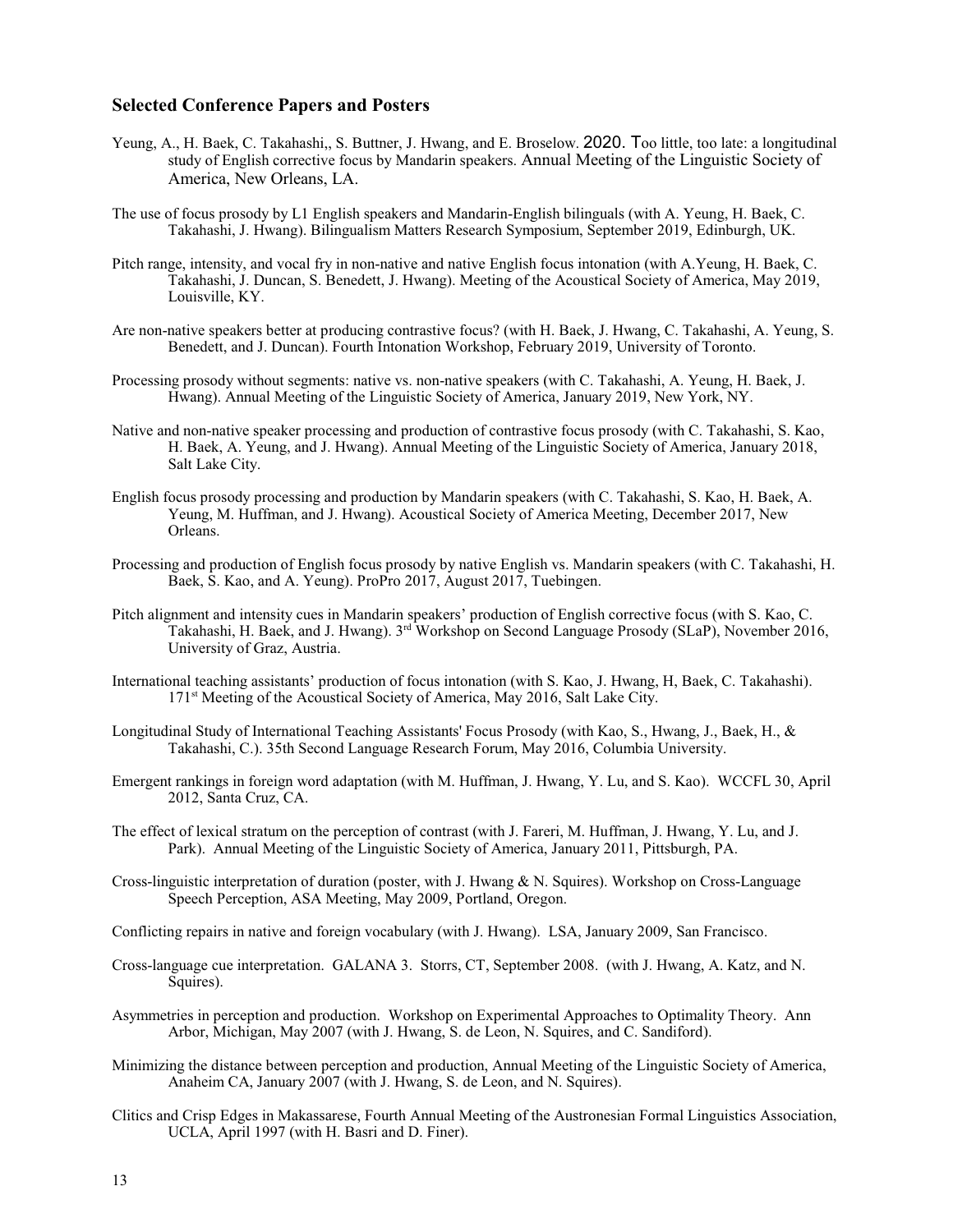The Timing of CVVC Syllables, VIIIth Annual Symposium on Arabic Linguistics, Amherst MA, April 1994 (with M. Huffman, R. Hsieh, and S. Chen).

Laryngeal Contrasts, Annual Meeting of the LSA, Boston, January 1994.

- Markedness in Second Language Phonology and Syntax, Second Language Acquisition Research Symposium, Utrecht, August 1989 (with D. Finer).
- Feature Geometry and Kirundi Palatalization, Annual Conference on African Linguistics, April 1989 (with A. Niyondagara).

Tier Configuration in Makassarese Reduplication, CLS 23, April 1987 (with M. Aronoff, A. Arsyad, and H. Basri). Second Language Acquisition of Reflexive Binding, 16th Annual Conference of the Northeastern Linguistics Society, McGill University, November 1985 (with D. Finer).

- Errors in the Perception of a Second Language, Thirteenth Annual Meeting of the New York State Council on Linguistics, Queens College, December 1983.
- Evidence for Pitch Level Analyses, International Congress of the Phonetic Sciences, Utrecht, August 1983 (with R. Hurtig and C. Ringen).
- Predictions of the Pitch Level Theory of Intonation, Conference on the Uses of Phonology, Carbondale, Illinois, February 1983 (with C. Ringen).
- Subjacency in Salish Double Reduplications, Twelfth Annual Meeting of the Northeastern Linguistics Society, Montreal, November 1982.
- On Predicting the Interaction of Stress and Epenthesis, Winter Meeting of the Linguistic Society of America, December 1981.
- Nonobvious Transfer: On Predicting Epenthesis Errors, Conference on Transfer in Second Language Acquisition, Ann Arbor, December 1981.

Structure-Preserving Rules in Phonology, Winter Meeting of the Linguistic Society of America, December 1980. Cliticization in Cairene Arabic, Eleventh Annual Conference on African Linguistics, April 1980.

Syntactic Information in Cairene Arabic Phonology, Minnesota Conference on Language and Linguistics, May 1978.

Word Juncture and Syllable Structure," NELS 8, November 1978.

### **Work in Progress**

Broselow, E. and J. Hwang. The source of divergent repairs in native and foreign vocabulary.

J. Hwang, H. Baek, S. Kim, and E. Broselow. Korean speakers' EEG responses to spectral and temporal variants.

J. Hwang, H. Baek, C. Takahashi, A. Yeung, and E. Broselow. Processing prosody without segments: native and non-native listeners' use of focus intonation.

Courses taught at SUNY Stony Brook

Phonology I (graduate and undergraduate); Phonology II (graduate); Phonetics (undergraduate and graduate); various phonology seminars (e.g., Experimental Phonology; Markedness; Language Contact Phonology; Formal and Functional Approaches to Phonology; Acquisition of Phonology; Typology); interdisciplinary Language/Mind/Brain seminars (prosody; neurophysiology of language processing); Qualifying Paper Workshop; Contrastive Analysis; Error Analysis; Structure of English; Analysis of an Uncommonly Taught Language (Turkana, Yoruba, Kirundi, SiSwati); Second Language Acquisition; Introduction to Linguistics.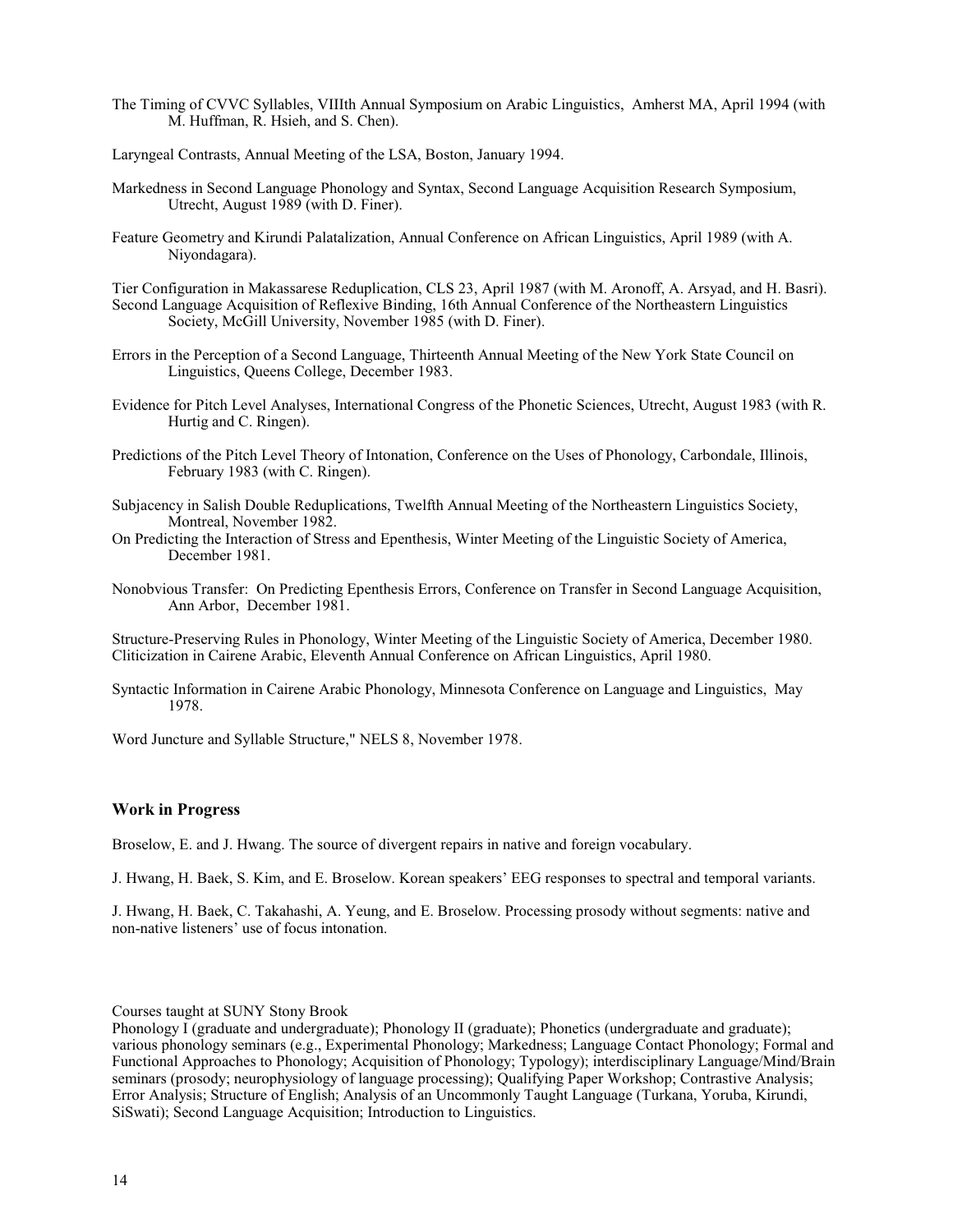#### **Doctoral dissertations written under my supervision:**

Yeung, Alex Hong-Lun. In progress**.** The phonology and morphology of Cantonese expletive infixation. Baek, Hyunah. 2019. Prosodic disambiguation in Korean and English. (co-advisor Jiwon Yun). Current affiliation: Gwangju Institute of Science and Technology, Korea. Kim, Jungyeon. 2018. Production and perception of English word-final stops by Korean speaker (co-advisor Christina Bethin). Current affiliation: Kookmin University, Korea. Kao, Sophia. 2017. Phonological learning bias in tone patterns. Current affiliation: Apple Siri, Cambridge MA. Lu, Yu-An. 2012. The role of alternation in phonological relationships. (co-advisor Marie Huffman) Current affiliation: National Chiao Tung University, Taiwan. Kang, Hijo. 2012. Diachrony in synchrony: Korean vowel harmony in verbal conjugation. Current affiliation: Chosun University, South Korea. Kim, Hyun-ju. 2012. Syllable structure, frequency, analogy, and phonetics: factors in North Kyungsang Korean accentuation of novel words. (co-advisor Marie Huffman) Current affiliation: SUNY South Korea, Songdo. Hwang, Jiwon. 2011. Non-native perception and production of foreign sequences. Current affiliation: Department of Asian and Asian-American Studies, Stony Brook University. An, Young-ran. 2010. Gradience, lexical statistics, and identity avoidance in Korean reduplication. Current affiliation: Korea Christian University, South Korea. Borroff, Marianne. 2006. The articulatory phasing of glottal stop. (co-advisor Marie Huffman) Current affiliation: Northern Virginia Community College. Miao, Ruiqin. 2005. Loanword adaptation in Mandarin Chinese: perceptual, phonological and sociolinguistic factors. (co-advisor Lori Repetti) Current affiliation: Shanghai Jiao Tong University, China. Chen, Yiya. 2003. The Phonetics and Phonology of Contrastive Focus in Standard Chinese. (co-advisor Marie Huffman) Current affiliation: Professor, Leiden University, The Netherlands. Sumner, Meghan. 2003. Testing the Abstractness of Phonological Representations in Modern Hebrew Weak Verbs. Current affiliation: Stanford University. Chen, Su-I. 1996. The phonology and phonetics of palatalization. Current affiliation: Clemson University. Park, Hye-Bae. 1992. External evidence for representations, rules, and constraints in Korean and Japanese. Current affiliation: Inchon University, South Korea. Niyondagara, Alice. 1993. Kirundi phonological representations and the formation of complex segments.

Perez, Teresa. 1999. The effect of training in perception and production on the acquisition of

second language phoneme contrasts.

Wang, Chilin. 1996 The acquisition of English word-final obstruents by Chinese speakers.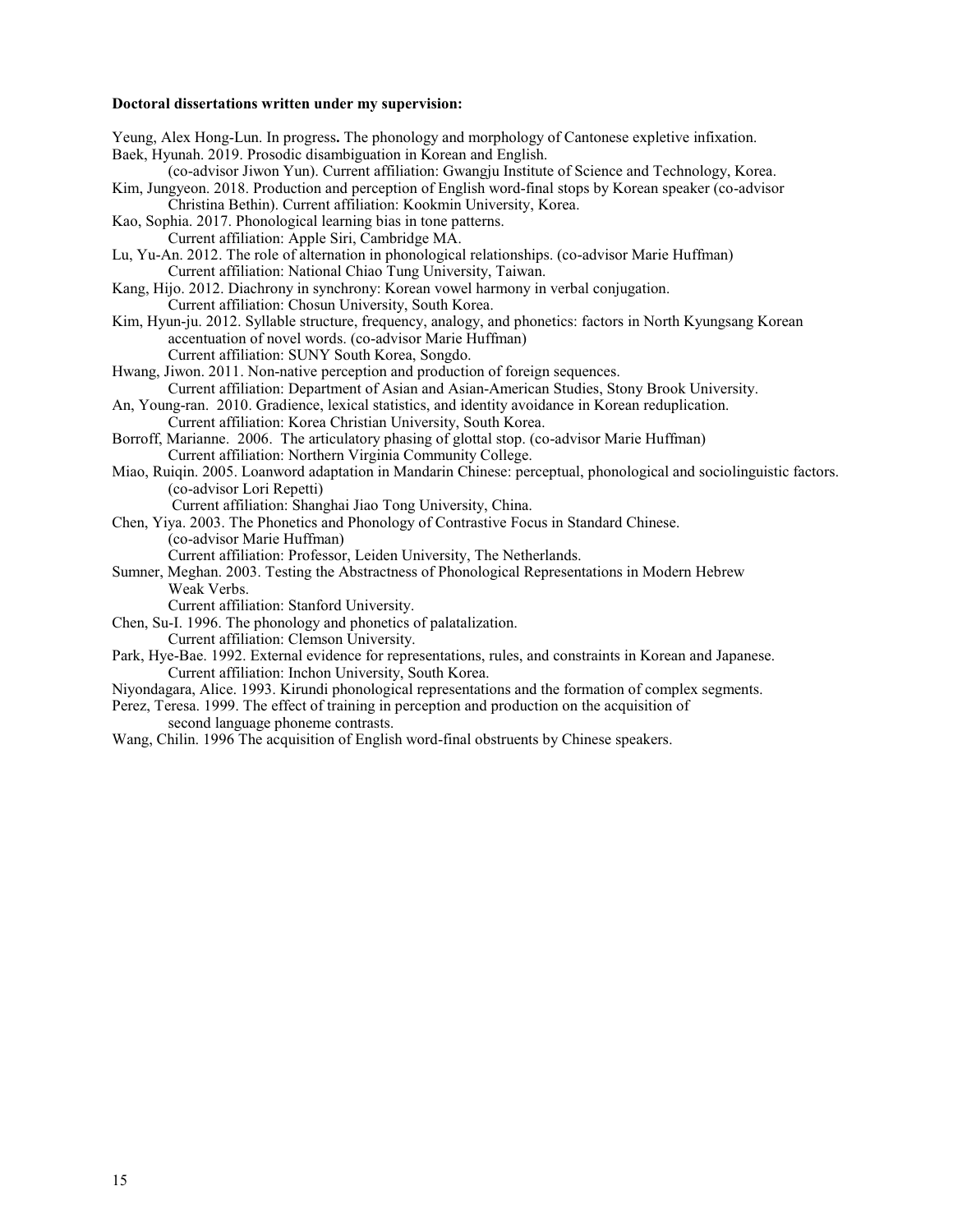#### **Ph.D. Qualifying Papers written under my supervision**

 Yeung, Alex Hong-Lun. 2018. Revisiting phonotactic repairs in Cantonese loanword phonology. Liu, Yaobin. 2017. Mandarin speakers' perception of English stress in different intonation contexts. Baek, Hyunah. 2016. (Co-advisor Marie Huffman) Perceptual assimilation in L2 spoken-word recognition. Tannenbaum, Russell. 2015. Toward an Optimality Theory account of Fuzhou tone sandhi. Kim, Jungyeon. 2015. Perception of release and voicing in English word-final stops by Korean speakers. Ahyad, Honaidah. 2014. The site and quality of epenthetic vowels in Makkan Arabic loanwords. Alammar, Ammar. 2014. Metrical and non-metrical vowel alternations in three dialects of Arabic. Fodor, Brigitta. 2014. Non-native segments in vowel harmony. Kao, Sophia. 2013. Word size restrictions in Indonesian and Mandarin. Rasekhi, Vahideh. 2013. Markedness and coda restrictions in Azeri. Guigelaar, Ellen. 2011. Phonology-syntax interactions in three Bantu languages. Mitrovic, Ivana. 2010. An experimental study of velar palatalization in Serbo-Croatian. Slocum, Poppy. 2010. (Co-advisor Christina Bethin) Hiatus resolution in Georgian. Lindsay, Mark. 2009. American English *-iz* infixation: interaction of phonology, metrics, and rhyme Kang, Hijo. 2008. Historical change in Korean vowel harmony. Lu, Yu-An. 2008. *Um* infixation in Thao. Kim, Hyun-Ju .2008. The phonology and phonetics of epenthetic vowels in Korean loanwords. An, Young-ran. 2006. Identity avoidance in Korean reduplication. Miller, Anne. 2005. The right analysis of Maori stress. Suh, Yunju. 2005. (Co-advisor Marie Huffman) English voiceless fricatives in Korean loanwords. Hwang, Jiwon. 2005. Perceptually conditioned input and articulatorily controlled output. Kawamura, Tomoko. 2003. Two types of reduplication in Palauan. (winner of best student abstract, AFLA XI) Xu, Zheng: 2003. A GLA Account of Mandarin speakers' acquisition of syllable-final English obstruents. Miao, Ruiqin. 2003. The adaptation of English loans by Mandarin speakers. Marusic, Lanko. 2003. Constraining positional alternations of affixes. DeCuba, Carlos. 2002. Towards integrating phonetic constraints in the representational model of intonation. Borroff, Marianne. 2001. Against an onset analysis of hiatus resolution. Tamberino, Elyse. 1999. Markedness and wellformedness effects on unfooted syllables in children's speech. Sumner, Meghan. 1999. Compensatory lengthening as coalescence: analysis and implications. Basri, Hasan. 1998. ATR harmony in Makassarese. Chen, Yiya. 1997. The causative affix in Kammu. Bhandari, Rita. 1996. Syncope in Optimality Theory. Saravanan, Bhavani. 1996. Tamil syllable structure. Hsieh, Ruo-mei. 1994. The timing structure of Hindi trimoraic syllables. Chen, Su-I. 1992. The relationship of place and stricture features. Sato-Zhu, Eriko. 1992. Pitch accent in Tokyo Japanese. Kim, Eun-yong. 1993. Specification of vowel features in Korean: evidence from mimetics and a verbal suffix.

### **M.A. Theses**

Llurda, E. 1999. Non-native oral input and its effects on a native audience.

Malambe, G. 1996. Palatalization in Siswati.

Katayama, M. 1992. Compensatory lengthening in Japanese phonology.

Bothner-by, A. 1988. The treatment of loanwords in Bantu.

### **Outside member of dissertation and thesis committees**

CUNY; Macquarie University, Australia; Memorial University of Newfoundland; McGill University; University of Delaware; University of Maryland; University of Ottawa; University of Calgary; Utrecht University, The Netherlands; Hyderabad University, India.

### **Undergraduate honors theses and/or funded summer research projects (URECA Program, Stony Brook)**

 Benedett, Sharon, in progress. English speakers' perception of Japanese pitch accent. Tsujimura, Mimu. 2002. The effect of linguistic context on Japanese-English bilinguals' perception of /l/ and /r/. Rowland, Alison. 2005. Gemination in French loanwords in Japanese: structure vs. perception.

#### **Intel Talent Search Projects (high school student research)**

Dachowitz, Seyma Kerry. 2007. Word-spotting by French and English speakers.